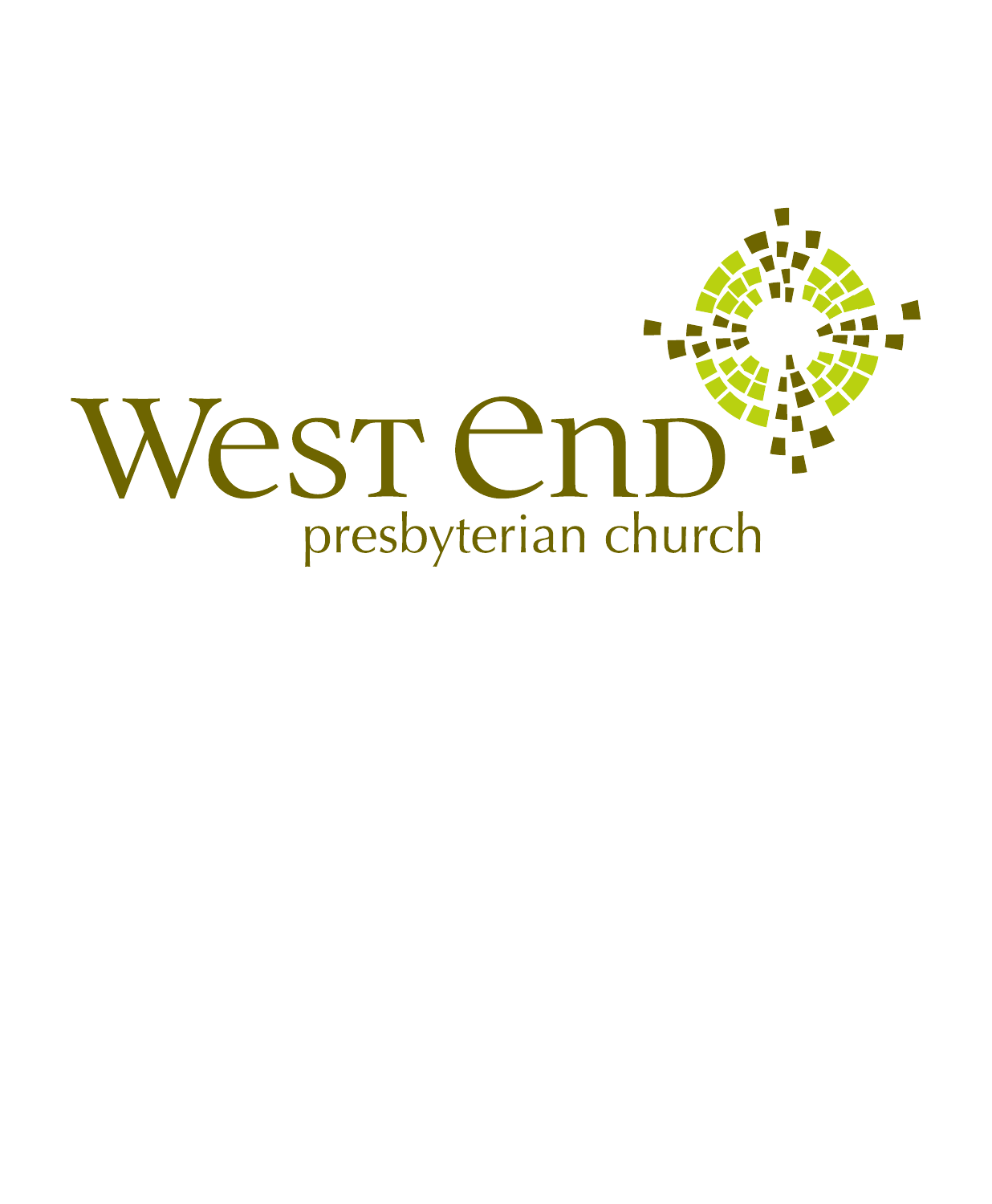**The Second Sunday after Pentecost: Ordinary Time**

We are now in the season after Pentecost, known as "Ordinary Time." Having celebrated the gift of the Holy Spirit to the Church at Pentecost, Ordinary Time signals the interim of the Church until Christ comes again in glory. Jesus is faithfully advancing His Kingdom in the power of His Spirit in this season. We anticipate the consummation of all things when Christ comes in His glory as King of all.

# Preparation for Worship & Communion

### **WHO ARE YOU, MY SON?**

"Jesus took your curse so that you might inherit his blessing. The curse that Rebekah earned by her deception, the curse that Jacob deserved for his trickery, the curse that you and I earn for ourselves every day by our many sins, was laid upon him, so that the Father's blessing that was rightfully his might be give to us, his undeserving people." *--Iain M. Duguid*

"Every way of a man is right in his own eyes, but the LORD weighs the heart." *--Proverbs 21:2*

# CALL TO WORSHIP

*Isaiah 26:12-13* O Lord, You will ordain peace for us,

#### **For You have indeed done for us all our works.**

O Lord our God, other lords besides You have ruled over us,

**But Your name alone we bring to remembrance.**

## Invocation

## Declaration of Faith

¿Qué significan la justificación y la santificación?

La justificación se refiere a nuestra justicia declarada ante Dios, la cual es posible gracias a la muerte y resurrección de Cristo por nosotros. La santificación se refiere al proceso mediante el cual nuestra justicia crece gradualmente, el cual es posible gracias a la obra del Espíritu en nosotros.

What do justification and sanctification mean?

**Justification means our declared righteousness before God, made possible by Christ's death and resurrection for us. Sanctification means our gradual, growing righteousness, made possible by the Spirit's work in us.**

New City Catechism (2017), Q&A 32

> Read in Spanish & English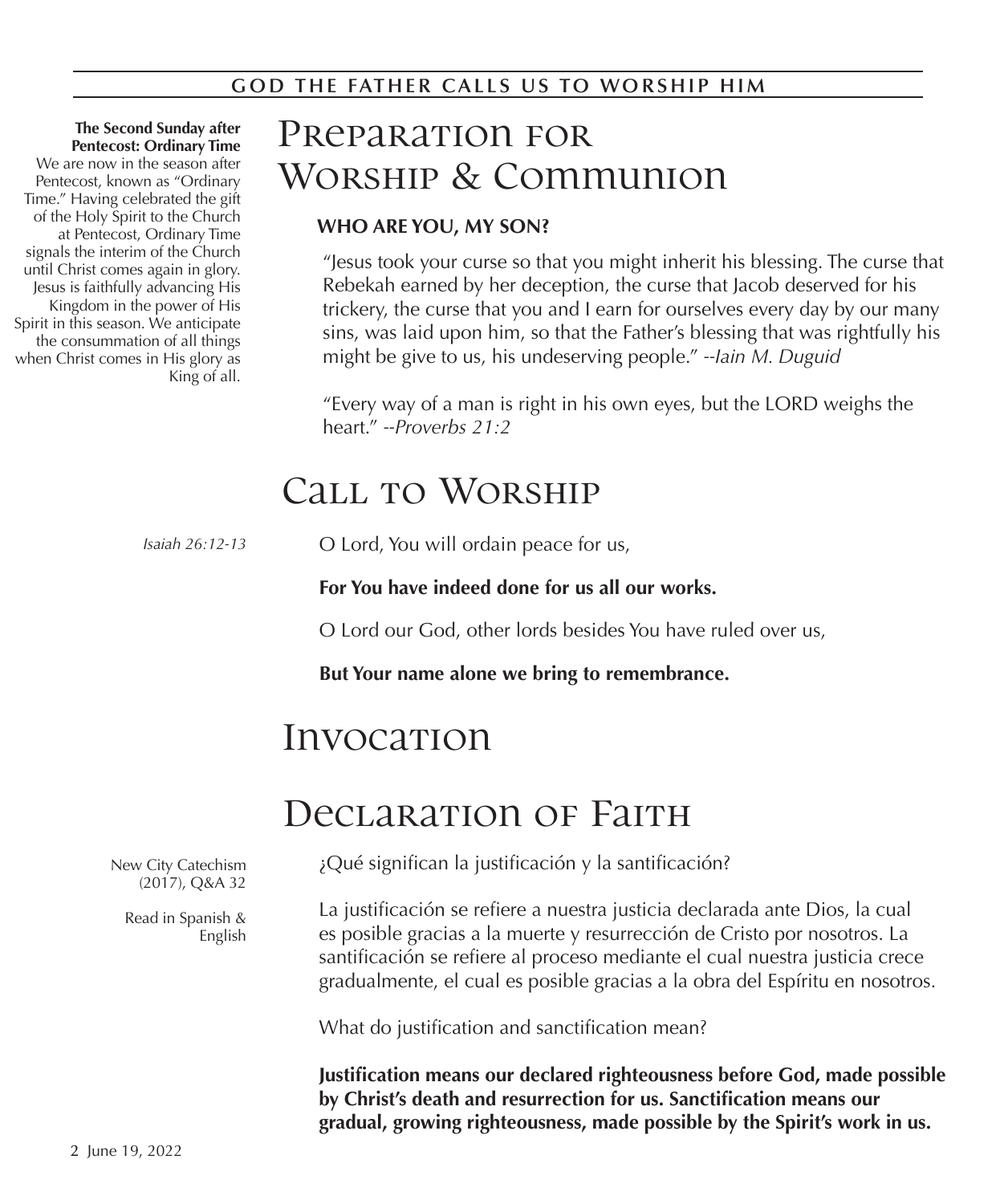# Song of Adoration

#### **COME BEHOLD THE WONDROUS MYSTERY**

1. Come behold the wondrous myst'ry In the dawning of the King He the theme of heaven's praises Robed in frail humanity In our longing, in our darkness Now the light of life has come Look to Christ who condescended Took on flesh to ransom us

2. Come behold the wondrous myst'ry He the perfect Son of Man In His living in His suff'ring Never trace nor stain of sin See the true and better Adam Come to save the hell-bound man Christ the great and sure fulfillment Of the law in Him we stand

3. Come behold the wondrous myst'ry Christ the Lord upon the tree In the stead of ruined sinners Hangs the Lamb in victory See the price of our redemption See the Father's plan unfold Bringing many sons to glory Grace unmeasured, love untold

4. Come behold the wondrous myst'ry Slain by death the God of life But no grave could e'er restrain Him Praise the Lord He is alive What a foretaste of deliv'rance How unwavering our hope Christ in power resurrected As we will be when He comes

*"And we all, with unveiled face, beholding the glory of the Lord, are being transformed into the same image from one degree of glory to another. For this comes from the Lord who is the Spirit." 2 Corinthians 3:18*

Matt Boswell | Matt Papa | Michael Bleecker ©2012 Bleecker Publishing. Used by permission. CCLI #708363

# Welcome

*We are glad you have joined us this morning! If you are visiting our church for the first time, or are a regular attender or church member, we encourage you to use our online or paper "Keep in Touch" form to introduce yourself, request prayer, or request more information about our church. Following the service, please introduce yourself to Pastor Steve Shelby either in the Gallery or on the front sidewalk.*

# New Testament Reading

Christ redeemed us from the curse of the law by becoming a curse for us for it is written, "Cursed is everyone who is hanged on a tree" - so that in Christ Jesus the blessing of Abraham might come to the Gentiles, so that we might receive the promised Spirit through faith.

# Ministry of Prayer

*Galatians 3:13-14*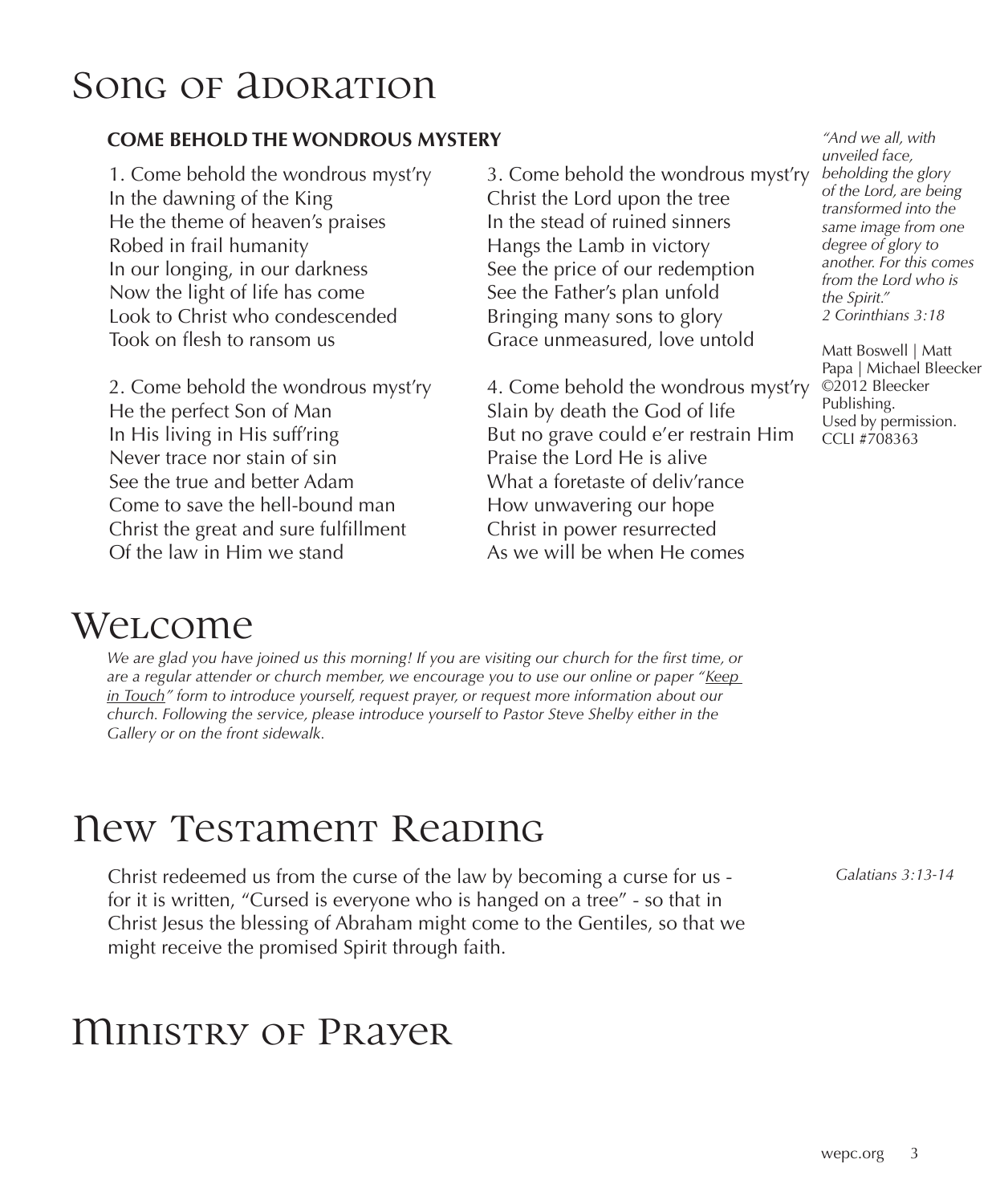The offering isn't just about money. Our response to the Gospel goes much deeper; God demands our whole selves. The act of giving in worship is a part of offering ourselves as "living sacrifices" to God (Rom. 12:1).

*"Turn to me and be saved, all the ends of the earth! For I am God, and there is no other." Isaiah 45:22*

Text: Joseph Hart. Music: Matthew S. Smith © detuned radio music (ASCAP). Used by permission.

### **OFFERING**

*If participation in the offering is part of your weekly worship, please place your offering in one of the offering plates near the rear Sanctuary doors, mail your offering to the church office (9008 Quioccasin Road, Henrico, VA, 23229), or visit www.wepc.org/giving for online giving options.*

#### **COME YE SINNERS**

1. Come, ye sinners Poor and wretched Weak and wounded, sick and sore Jesus, ready, stands to save you Full of pity, joined with power He is able, He is able He is willing; doubt no more

2. Come, ye needy Come and welcome God's free bounty glorify True belief and true repentance Every grace that brings you nigh Without money, without money Come to Jesus Christ and buy

3. Come, ye weary, heavy laden Bruised and broken by the fall If you tarry til you're better You will never come at all Not the righteous, not the righteous Sinners Jesus came to call

4. Let not conscience make you linger Nor of fitness fondly dream All the fitness He requires Is to feel your need of Him This He gives you, this He gives you 'Tis the Spirit's rising beam

5. Lo! The Incarnate God, ascended Pleads the merit of His blood Venture on Him, venture wholly Let no other trust intrude None but Jesus, none but Jesus Can do helpless sinners good

# CHILDREN'S WORSHIP (10:30am)

*Children, age 4 through 1st grade, will be dismissed prior to the sermon for a Bible Lesson, activity, and fellowship. Pick up from the Chapel. www.wepc.org/grow/children* 

# CHILDREN'S BLESSING (10:30am)

Gather round ye children come Listen to the old, old Story Of the power of death undone By an Infant born of glory Son of God, Son of Man

*"But Jesus said, 'Let the little children come to me and do not hinder them, for to such belongs the kingdom of heaven.'" Matthew 19:14*

Andrew Peterson ©2005 New Springs (Admin. by Brentwood-Benson Music Publishing, Inc.) Used by permission. CCLI #708363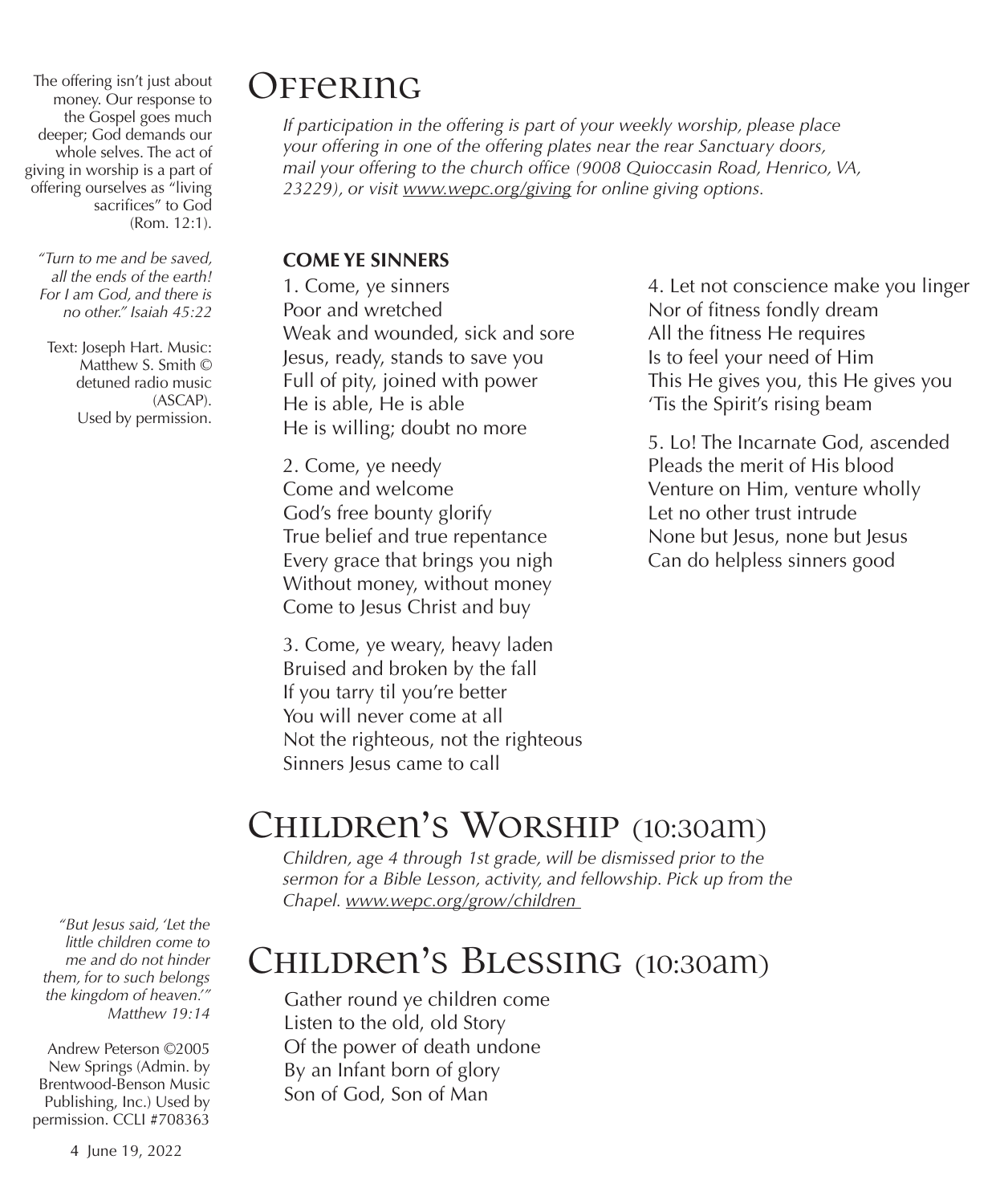# SCRIPTURE Reading

<sup>14</sup>So he went and took them and brought them to his mother, and his mother prepared delicious food, such as his father loved. 15Then Rebekah took the best garments of Esau her older son, which were with her in the house, and put them on Jacob her younger son. 16And the skins of the young goats she put on his hands and on the smooth part of his neck. <sup>17</sup>And she put the delicious food and the bread, which she had prepared, into the hand of her son Jacob. 18So he went in to his father and said, "My father." And he said, "Here I am. Who are you, my son?" 19Jacob said to his father, "I am Esau your firstborn. I have done as you told me; now sit up and eat of my game, that your soul may bless me."<sup>20</sup>But Isaac said to his son, "How is it that you have found it so quickly, my son?" He answered, "Because the LORD your God granted me success." <sup>21</sup>Then Isaac said to Jacob, "Please come near, that I may feel you, my son, to know whether you are really my son Esau or not." <sup>22</sup>So Jacob went near to Isaac his father, who felt him and said, "The voice is Jacob's voice, but the hands are the hands of Esau." <sup>23</sup>And he did not recognize him, because his hands were hairy like his brother Esau's hands. So he blessed him. 24He said, "Are you really my son Esau?" He answered, "I am." 25Then he said, "Bring it near to me, that I may eat of my son's game and bless you." So he brought it near to him, and he ate; and he brought him wine, and he drank. <sup>26</sup>Then his father Isaac said to him, "Come near and kiss me, my son." <sup>27</sup>So he came near and kissed him. And Isaac smelled the smell of his garments and blessed him and said, "See, the smell of my son is as the smell of a field that the LORD has blessed! <sup>28</sup>May God give you of the dew of heaven and of the fatness of the earth and plenty of grain and wine. <sup>29</sup>Let peoples serve you, and nations bow down to you. Be lord over your brothers,and may your mother's sons bow down to you. Cursed be everyone who curses you,and blessed be everyone who blesses you!"

# Sermon

*A Worship guide with sermon notes and recordings is posted each Sunday at wepc.org/sermons.*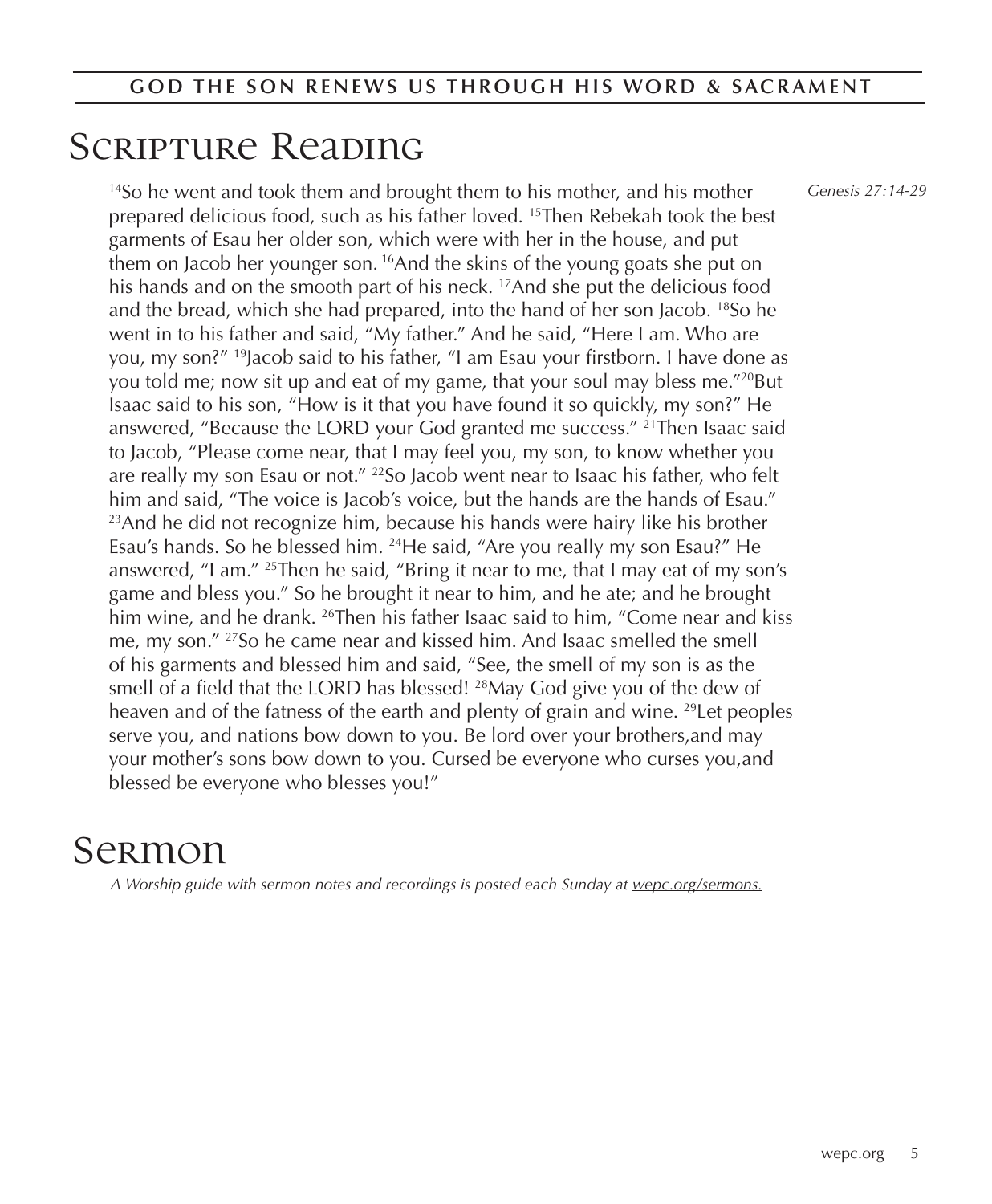### Preparation for the Lord's Supper

### WORDS OF INSTITUTION

Therefore, we proclaim the mystery of the faith:

#### **Christ has died. Christ is risen. Christ will come again.**

Christ our Passover is sacrificed for us.

#### **Therefore let us keep the feast.**

The gifts of God for the people of God.

### Confession of Sin

*Based on Psalm 5*

#### **Confession & Encouragement**

Often we find that our hearts worship something other than God. In confessing our sins, the Holy Spirit probes our hearts and minds and graciously shows us what we mistakenly believe will give us life. Jesus is good to lead us from sorrow over our sin to the sweetness of His grace.

**Hear our words and our groanings, O LORD. Give attention to our cry for mercy. You are not a God who delights in wickedness; evil may not dwell with You. The boastful shall not stand before Your eyes; You hate all evildoers. You destroy those who speak lies; You abhor the bloodthirsty and deceitful. Forgive us, good LORD. We have sinned against You and our neighbor. We have sought to justify ourselves before You. We have attempted to atone for our own sins and punish the sins of others. And so, we have boasted in sin and self. By Your mercy alone, by the abundance of Your steadfast love may we enter Your house. Because of Your Son, O LORD, let us find refuge in You. Take away our sins and let us ever sing for joy. Cover us with Your favor as with a shield. For the sake of our Savior, Jesus Christ. Amen.**

*Silent Confession of Sin*

## WORDS OF ENCOURAGEMENT

See what great love the Father has lavished on us, that we should be called children of God! And that is what we are! *I John 3:1*

*I Timothy 3:9; I Corinthians 5:7-8, 10:16-17, 15:3-4; from the Book of Common Prayer*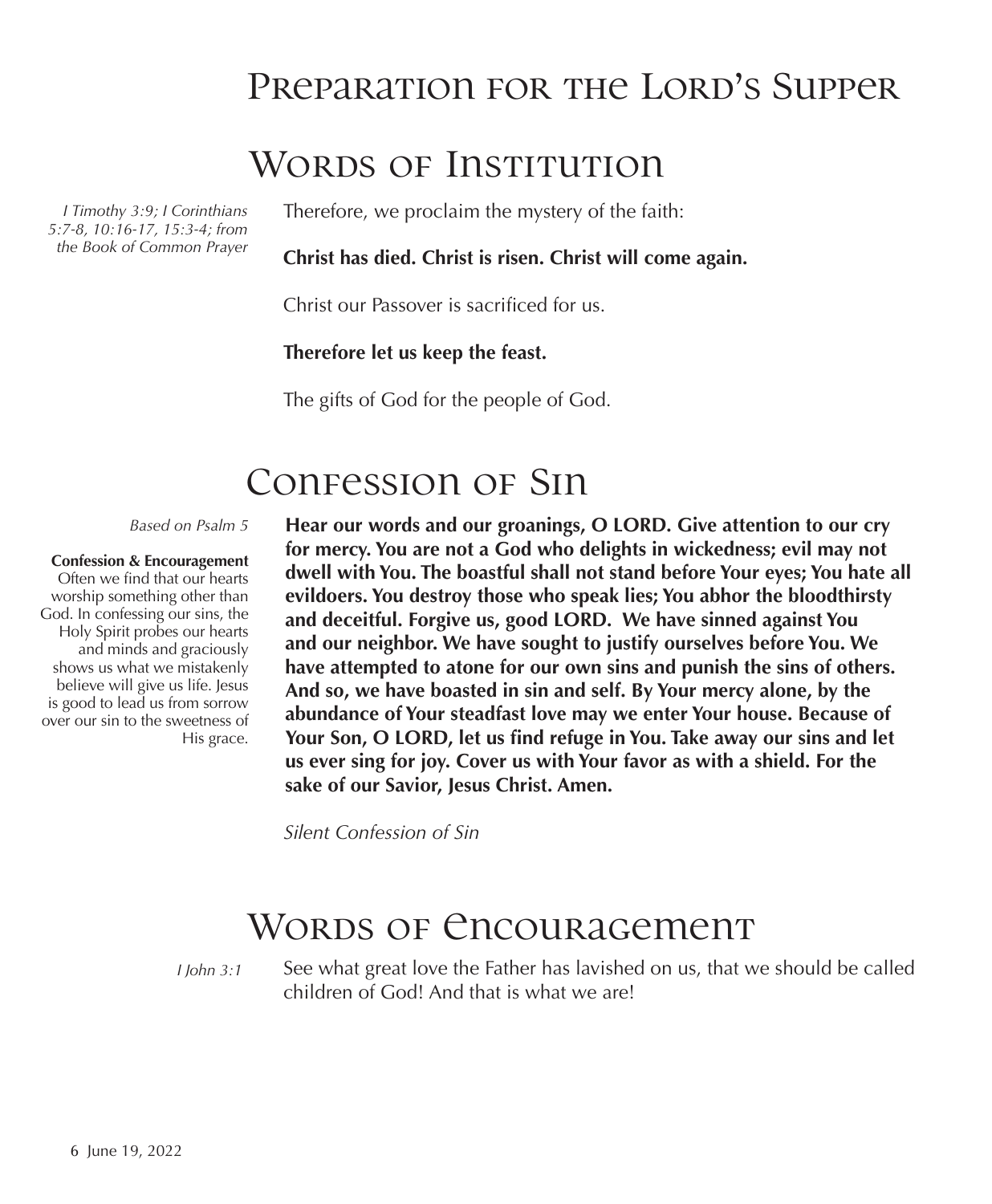# The Sacrament of the Lord's Supper

*West End Presbyterian Church welcomes all baptized Christians who actively trust in Jesus Christ for salvation, who are willing to forsake their sin and heart-idols, and who are members of congregations that proclaim the Gospel, to participate in the sacrament of the Lord's Supper with us.The Elders presiding over the Supper are praying for you as the congregation participates in the sacrament.* 

*If your child is ready to make a public profession of faith in Jesus Christ, please contact the WEPC office.*

#### **GOD THE HOLY SPIRIT TRANSFORMS US BY HIS GRACE**

# Songs of Response to God's Grace

#### **WHAT WONDROUS LOVE IS THIS**

1. What wondrous love is this, O my soul, O my soul What wondrous love is this, O my soul What wondrous love is this, that caused the Lord of bliss To bear the dreadful curse, for my soul, for my soul To bear the dreadful curse, for my soul

2. To God and to the Lamb, I will sing, I will sing To God and to the Lamb, I will sing To God and to the Lamb, Who is the great I AM While millions join the theme, I will sing, I will sing While millions join the theme, I will sing

3. And when from death I'm free, I'll sing on, I'll sing on And when from death I'm free, I'll sing on And when from death I'm free, I'll sing and joyful be And through eternity I'll sing on, I'll sing on And through eternity I'll sing on

*"How great is the love the Father has lavished on us, that we should be called children of God!" 1 John 3:1*

Tune: WONDROUS LOVE. American Folk Hymn (1835). Arr. by Norton Hall Band. Public Domain.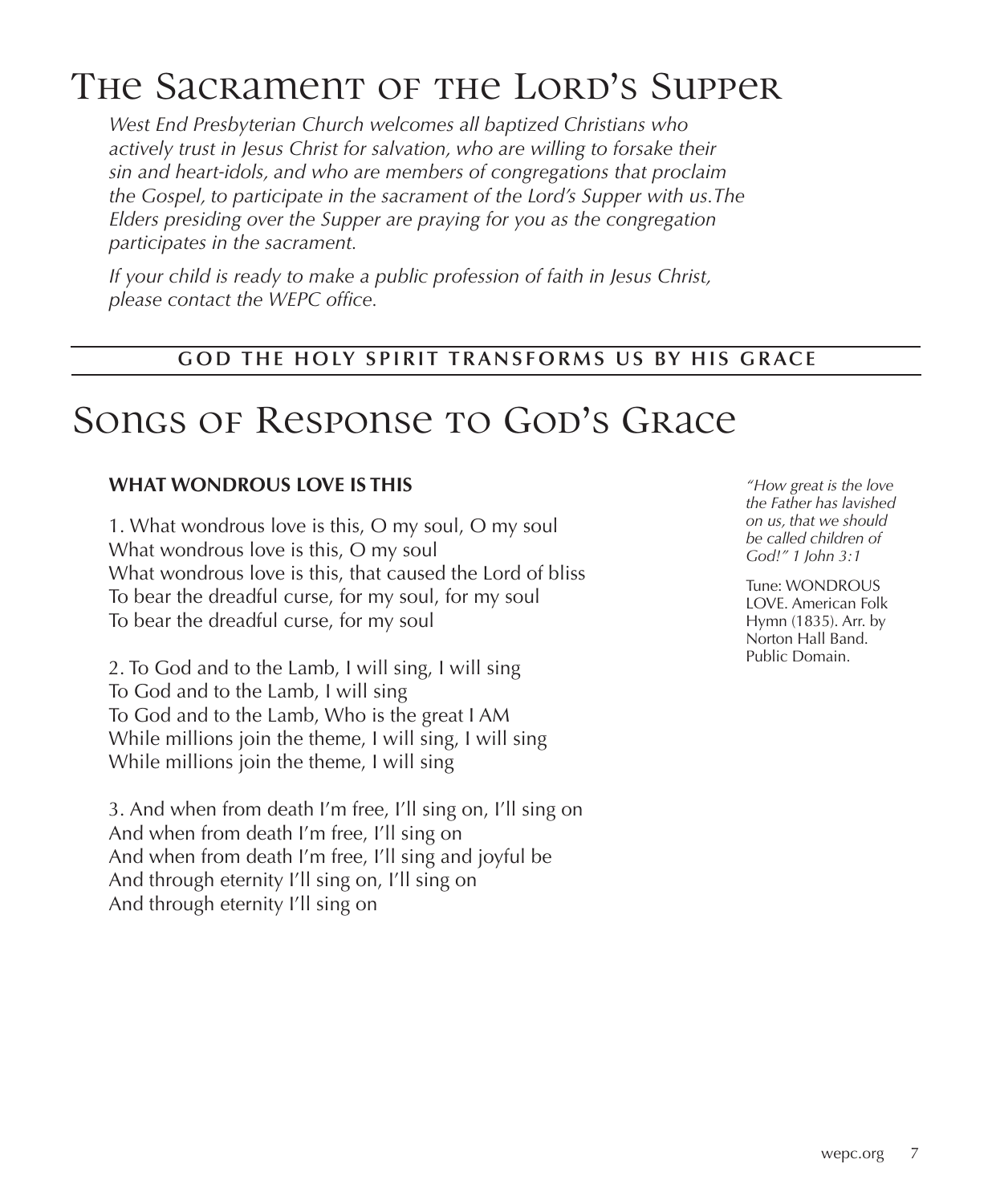*cleanses us from all sin." I John 1:7*

> Robert Lowry (1876) Tune: PLAINFIELD, Robert Lowry (1876) Public Domain

#### **COME YE SOULS BY SIN AFFLICTED (LOOK TO JESUS)** *"The blood of Jesus, His Son,*

1. Come ye souls by sin afflicted Bowed with fruitless sorrow down By the broken law convicted Through the cross behold the crown Look to Jesus, look to Jesus, look to Jesus All who taste it, all who taste it Mercy flows through Him alone

2. Take His easy yoke and wear it Love will make your obedience sweet Christ will give you strength to bear it While His grace shall guide your feet Safe to glory, safe to glory, safe to glory Where His ransomed captives meet

3. Blessed are the eyes that see Him Bless the ears that hear His voice Blessed are the souls that trust Him And in Him alone rejoice His commandments, His commandments His commandments Then become their happy choice

4. Sweet as home to pilgrims weary Light to newly opened eyes Like full springs in deserts dreary Is the rest the cross supplies All who taste it Shall to rest immortal rise

Look to Jesus, look to Jesus, look to Jesus Mercy flows through Him alone

*and all that is within me, bless His holy name!" Psalm 103:1*

Jonas Myrin | Matt Redman ©2011 Atlas Mountain Songs (Admin. by Capitol CMG Publishing). Used by permission. CCLI #708363

#### *"Bless the LORD, O my soul,* **NOTHING BUT THE BLOOD**

1. What can wash away my sin Nothing but the blood of Jesus What can make me whole again Nothing but the blood of Jesus…

*Oh! precious is the flow That makes me white as snow No other fount I know Nothing but the blood of Jesus*

2. For my pardon, this I see Nothing but the blood of Jesus For my cleansing this my plea Nothing but the blood of Jesus…

3. Nothing can for sin atone Nothing but the blood of Jesus Naught of good that I have done Nothing but the blood of Jesus…

4. This is all my hope and peace Nothing but the blood of Jesus This is all my righteousness Nothing but the blood of Jesus…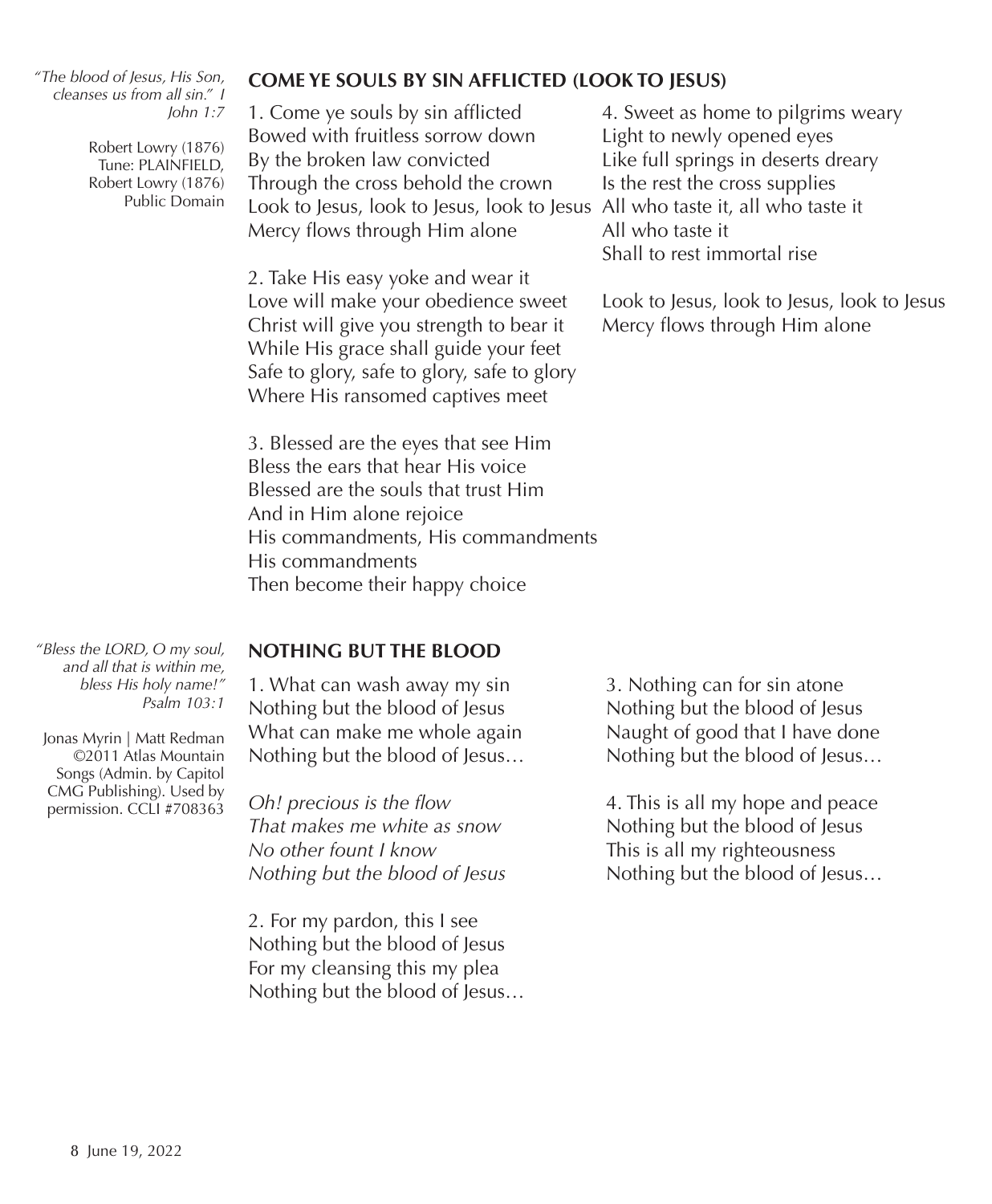# Doxology



### Benediction

"Rejoice in hope, be patient in tribulation, be constant in prayer. Contribute to the needs of the saints and seek to show hospitality."

*Our Elders are available for prayer at the front of the Sanctuary following the 9 & 10:30 AM services.*

*Pastor Steve Shelby preached today's sermon and administered the Lord's supper. Elder & Neighborhood Outreach Director Chanjwok Deng led worship. Mark & Rebecca Crutcher, Rachel Becker, Gordon Collier, and Troy Arnold led this morning's congregational singing. Ligdabeth Shea read the declaration of faith. Rebekah Blackburn read the New Testament reading. Andy Becker and Deacon Chris May managed today's audio and video live stream. Cody Hahn managed the in-house video system.* 

*"Let everything that has breath praise the Lord." Psalm 150:6* 

Text: Thomas Ken (1709) Tune: OLD HUNDREDTH (Bourgeois, 1551)

#### **What does "doxology" mean?**

It's derived from two Greek words meaning "glory" and "word." A doxology, then, is a spoken word or song that ascribes glory to God. Today's doxology calls all of creation to praise God as the source of all blessing and acknowledges His Trinitarian (three-in-one) nature.

*Romans 12:12-13*

#### **The Last Word**

God always has the last word in our worship. For those who are in Christ Jesus, these are always words of blessing.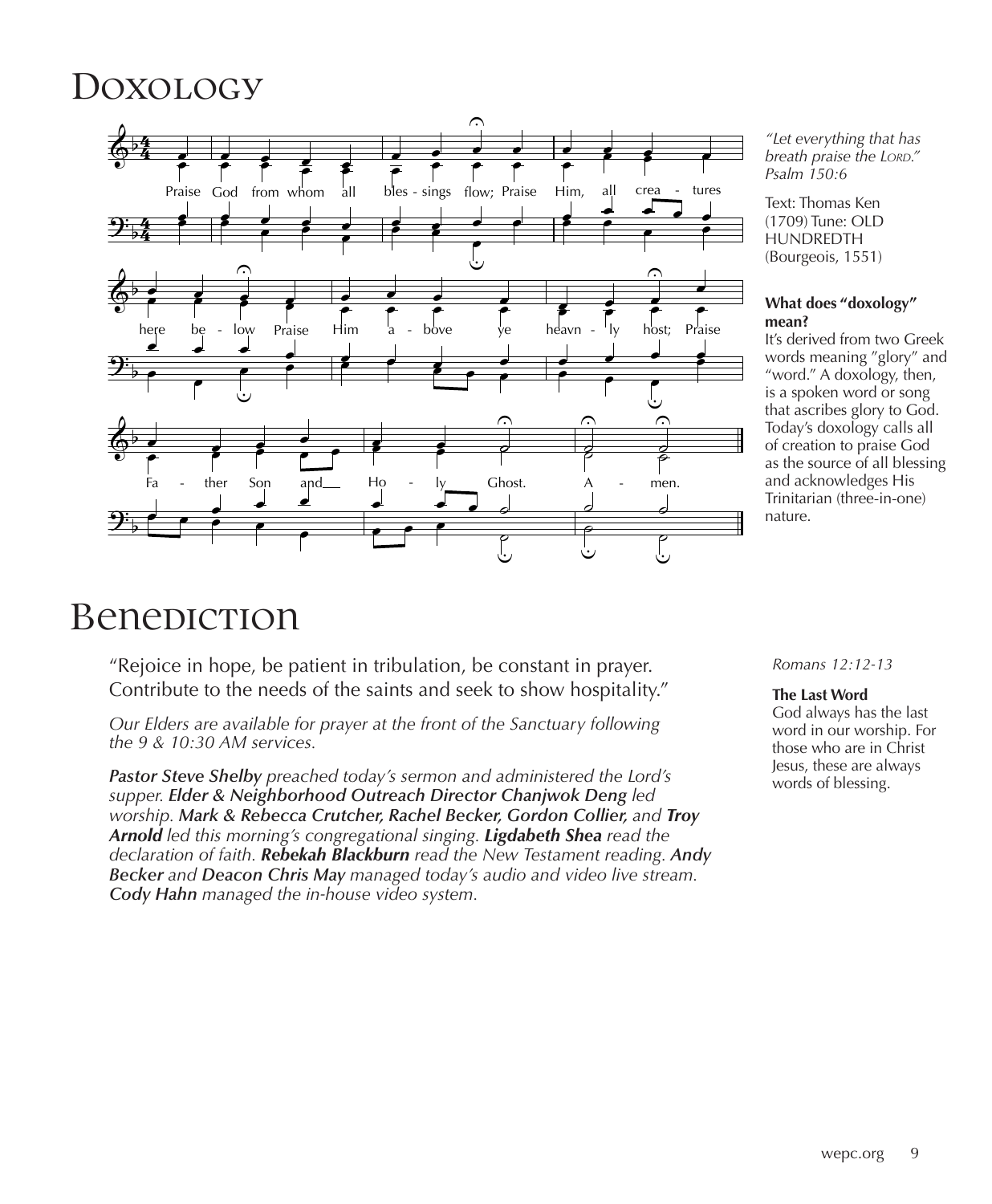# Announcements

### Adult Ministry

*www.wepc.org/adults*

**Adult Sunday School / 9AM** www.wepc.org/adults I Corinthians / Library / Through Aug 28

#### **First Five Summer Initiative**

www.wepc.org/firstfive

Join folks in their first five years out of college as they build community together and navigate what it means to faithfully follow Christ as young adults. Contact: Rebecca (rcrutcher72@gmail.com)

#### **Men's Ministry**

www.wepc.org/grow/men

**Men's Basketball** (ages 35+)<br>Thursdays / 7-9 PM / Gym Contact: EJ (efogarty@gmail.com)

#### **Summer Fellowship 2022**

www.wepc.org/summerfellowship Wednesdays, July 6- August 31 7-8:30 PM / Chapel Join us for *Jesus Knows His Church*: *Revelation 1-3* and consider who Jesus is, and what it means to be known and led by Him. Outspoken skeptics, new Christians, and long-time believers are encouraged to attend. Contact: Kevin Greene (kevin@wepc.org)

#### **Women's Ministry**

www.wepc.org/grow/women

#### **Sundays in the Psalms**

Sundays in July / 9 AM / Chapel Join us as we study and reflect on a different Psalm each week. All women are welcome! Contact: Kim (kim@wepc.org)

#### **Save the date: 2023 Women's Retreat!**

February 25 & 26 / Roslyn Retreat Center Look for more information coming this fall. Contact: Heather (hoberle@wepc.org)

### Neighborhood outreach Ministry

*www.wepc.org/neighborhood* 

### **Simple English Christian Service**

www.wepc.org/simpleenglish July 10 / 12PM

### **Afghan Refugee Resettlement Ministry**

WEPC has settled three Afghan families here in Richmond. If you would like to get involved or would like more information, contact Lori or <u>Changjwok.</u> Any financial donations for this ministry can be directed towards the WEPC Deacon Fund.

### Missions

### **Welcome Stephen & Kelly Irwin!**

Join us as we welcome and pray for WEPC mission partners Stephen & Kelly Irwin and their daughters as they return from Spain and transition to life and ministry in the West End Community.

#### **Young***Lives* **Metro Richmond Summer Camp**

Volunteers are needed for childcare at summer camp to serve teen moms from August 1-6, 2022. Visit https://goyounglives.younglife.org for more info. Contact: Joyce (jcl7577@comcast.net)

### Children's ministry

*https://www.wepc.org/grow/children/*

- **9 AM**<br>• Nursery (infant-3 years); upstairs
- Preschool Quest (4 & 5 years); downstairs
- Sunday School (K-5); downstairs

- **10:30 AM**<br>• Nursery (infant-3 years old); upstairs
- Children's Worship (4 years-1st grade); Chapel

#### **Vacation Bible School**

June 27-30 / 5:30-8PM

Needs:

- Snack donations for our VBS volunteers Decorations on June 23 / 9 AM 2 PM
- 

#### WORSHIP ARTS MINISTRV *www.wepc.org/*

**Prayer & Worship Night: Praying for Children** Sunday, July 10 / 6-7:30PM / WEPC Courtyard Join us as we unite in worship, testimony, and prayer for children in our community. All are welcome!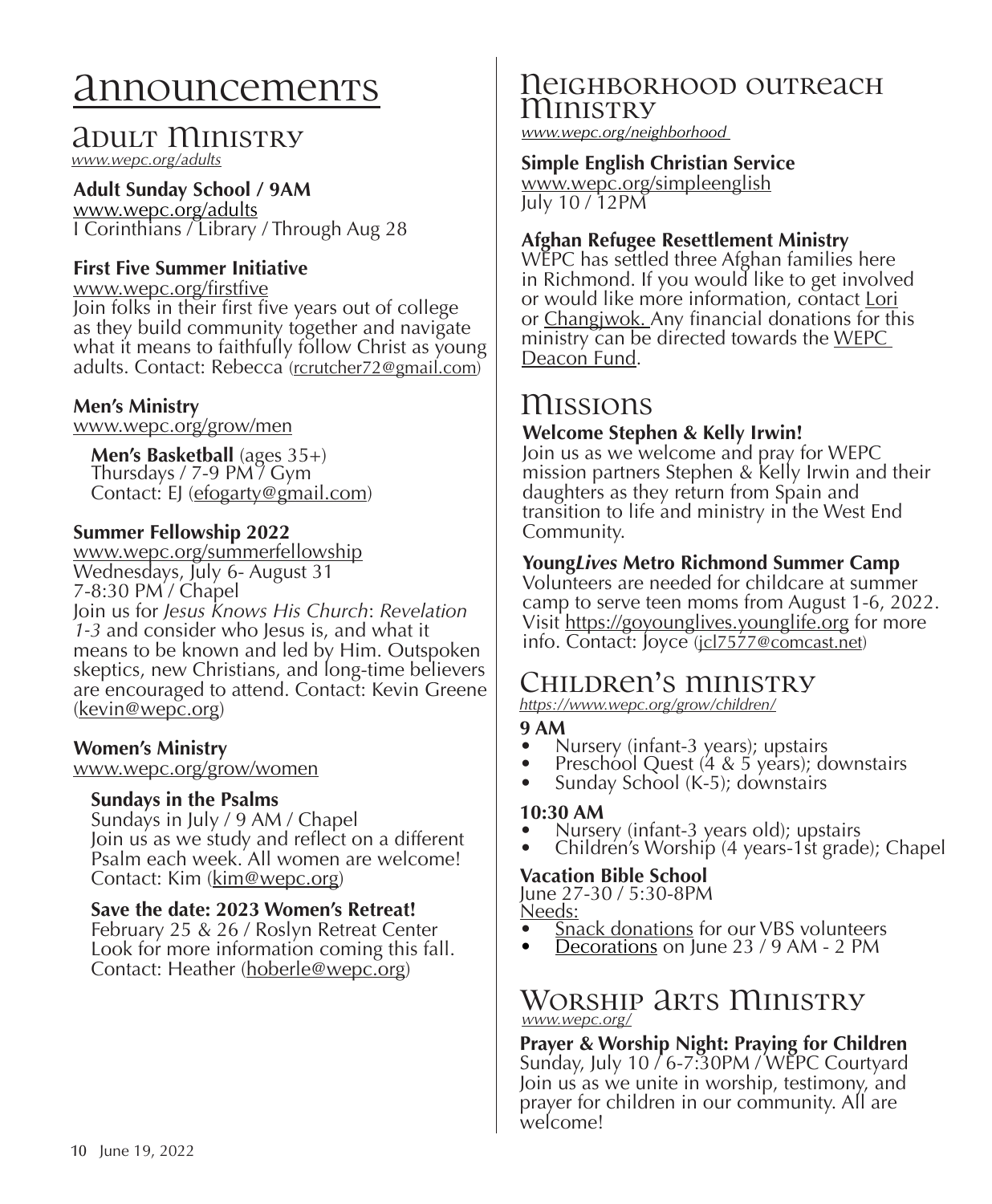### Vouth Ministry

*www.wepc.org/grow/youth*

#### **Youth Sunday School:** 9AM / Youth Lounge

**Youth Group: Wednesdays** (June 22, July 6) 6:30-8PM / Youth Lounge *\*Middle & High School groups meet together*

#### **757 Service Trip:** July 10-15

**The Landing:** July 31-Aug 5

*Please visit our website for the summer calendar of events.*

### Wrap-Around Ministry

*www.wepc.org/outreach/wrap-around-ministry/*

#### **Monthly Meeting**

Sunday, June 26 / 9AM / Rm. 19 Welcoming all those interested in learning more about serving those in foster care and families in crisis.

### General information

#### **Deacons of the Week**

Davison Long, Chris Perry, Mike Glasgow, & Karl Kuder

#### **Welcome WEPC Youth Interns!**

Make sure to greet and pray for Rebekah Blackburn, Caleb Jacoby, Hayden McMahon, & Catherine Wilks who are joining the WEPC Youth Ministry team as interns this summer!

#### **Inquirer's Weekend**

www.wepc.org/inquirersweekend

July 29-31 Join us to learn about our church history, beliefs, ministries, and how to become a member at WEPC. Contact: Karen (karen@wepc.org)

**Prayer & Support Group**<br>Email pray4fam@wepc.org for prayer and support for couples struggling with infertility.

**Save the Date: American Red Cross Blood Drive** July 24 / 12-4 PM To sign up, visit www.wepc.org/arcdrive

**Fiscal Year Giving Report (as of 6/12/22):**

Operating gifts YTD: \$2,076,790.66 Forecasted gifts YTD: \$2,065,020.87 % of expected budget received: 100.57

#### **Save the Date: The Church as Refuge Seminar**

www.wepc.org/churchrefuge October 1 / 8:30AM-12:30PM Stony Point Presbyterian Church Come hear Dr. Diane Langberg discuss power and its abuse and the church's response in truth and grace; offered by WEPC & other Richmond churches and ministries. Contact: Kevin (kevin@ wepc.org)

#### **Counseling**

Lara Finnie, Licensed Professional Counselor at WEPC, is available by appointment. Visit Abiding Branches for more information.

### Food Pantry

#### *www.wepc.org/foodpantry*

Check out this great way to donate food items to the WEPC In Jesus' Name Food Pantry! Simply choose a Food Item "team" and add those items to your personal grocery list each time you shop.

Examples include:

- •Team Flour/Sugar
- •Team Oil/Salt
- •Team Garbanzo
- •Team Tomato
- •Team Peach

There are no formal signups for these teams. Please visit our website for more information about all the ways to donate to the food pantry.

### World Relief Resources

#### **Ukraine Crisis Church Fund**

See WEPC mission partners Mission to the World's website & Serge's website for opportunities to give and support those affected by the crisis in Ukraine.